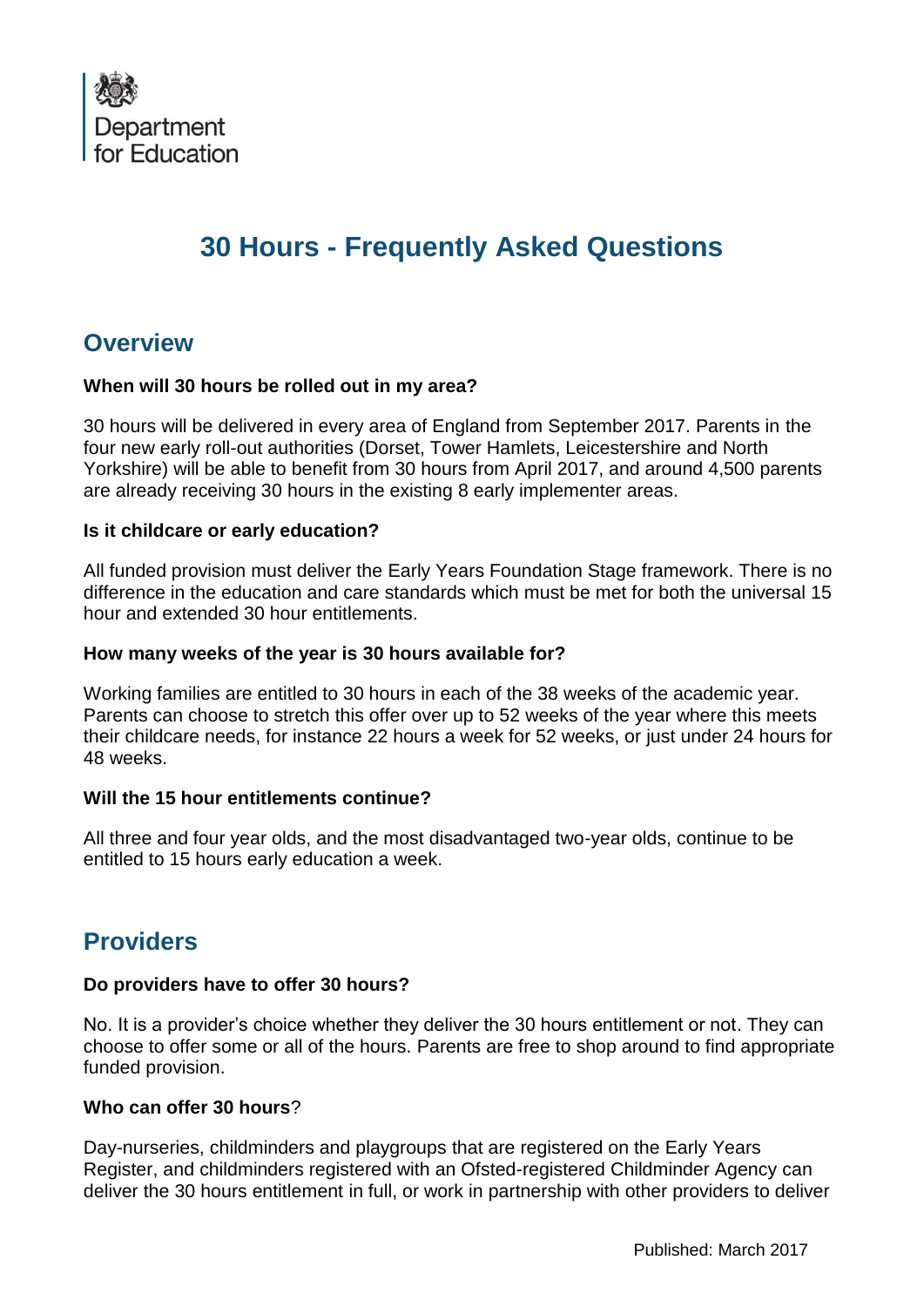part of it. Schools can also offer 30 hours. Parents will be able to split their entitlement across more than one provider.

# **Is funding for maintained nursery schools being cut?**

Maintained nursery schools (MNS) are an important part of the early years sector, they provide valuable high quality services, often to disadvantaged areas, and make an increasingly important contribution to social mobility. We are giving LAs enough funding to allow them to maintain current levels of MNS funding, and we will consult in due course about their future. We want them to have a greater role in the pedagogical leadership of the early years system, and the sustainability to do this in the longer term. We also want local authorities to make full use of their expertise, experience and resources in whatever way local need requires.

#### **How can sessional providers deliver 30 hours?**

We encourage providers to work in partnership to offer 30 hours. For example, sessional providers who cannot offer 30 hours a week can work with childminders to offer wraparound care which meets the needs of working parents eligible for 30 hours.

# **Do parents have to take up the full 30 hours?**

No, parents eligible for the 30 hours can take up any amount of childcare up to a maximum of 30 hours.

# **Can providers charge for meals?**

Providers are able to charge parents for meals, nappies and discretionary items such as trips and additional teaching such as learning a musical instrument. However, these charges are voluntary and at the disrection of the parent and therefore cannot be a condition of accessing any free entitlement place.

Providers should deliver the free entitlements consistently to all children accessing any of the free entitlements, regardless of whether they opt to pay for optional hours, services, meals or consumables.

# **Funding**

#### **How much will providers be paid?**

Local authorities determine the funding rates for providers in their area based on the [EYNFF Operational Guidance.](https://www.gov.uk/government/uploads/system/uploads/attachment_data/file/580716/EYNFF_Operational_Guidance.pdf) All local authorities must tell providers their hourly rate before 31st March 2017.

Local authorities must now pass on the majority of the funding they receive centrally to providers – from 2017/18 they must pass on 93% and from 2018/19 at least 95%.

Local authorities will offer the same funding rate for both the universal 15 hours as well as the additional 15 hours. They must also offer a universal base rate to all types of providers by 2019-20.